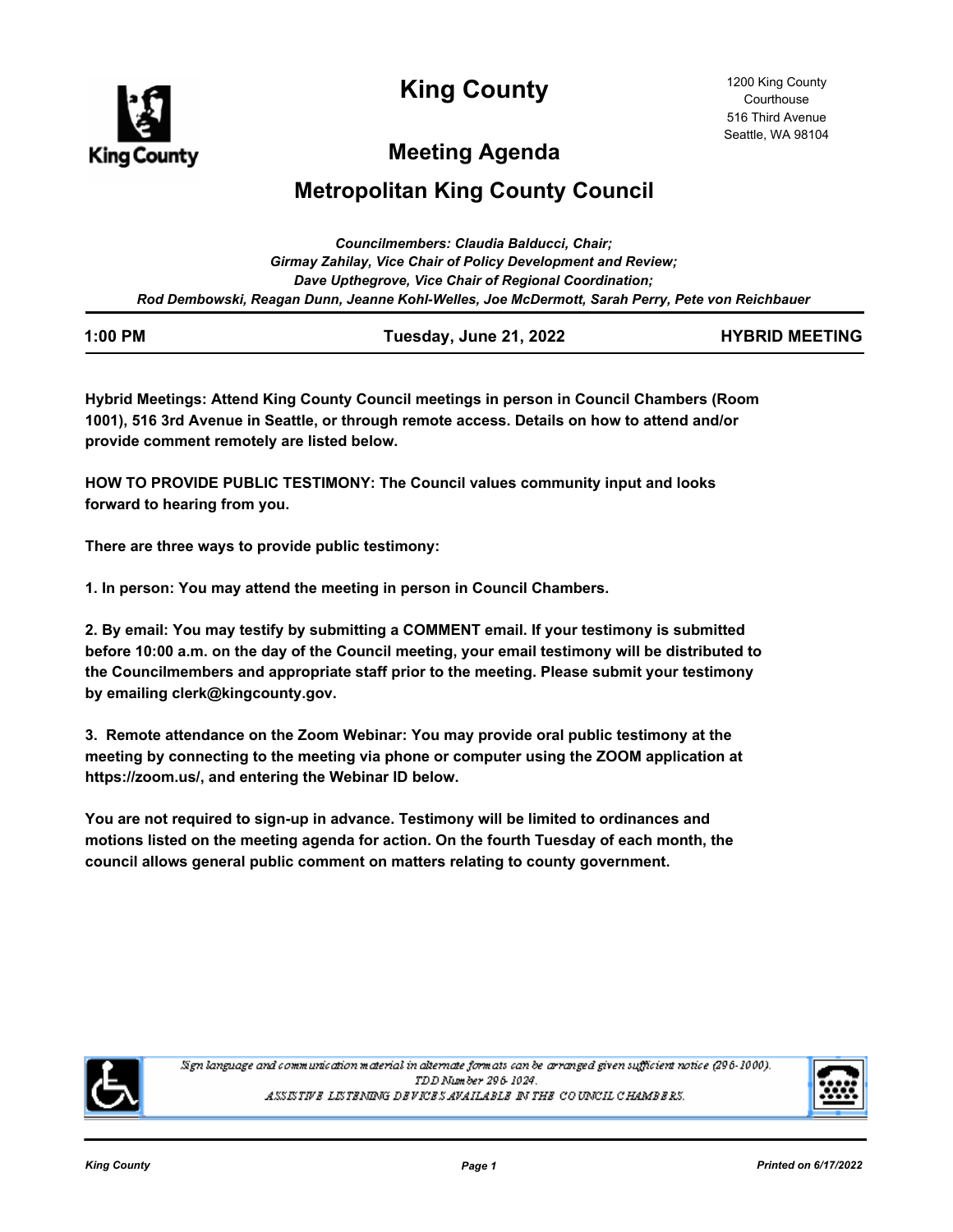**CONNECTING TO THE WEBINAR Webinar ID: 825 3001 5605**

**If you do not have access to the ZOOM application, you can connect to the meeting by calling 1-253-215-8782 and using the Webinar ID. Connecting in this manner, however, may impact your ability to be unmuted to speak.**

**You have the right to language access services at no cost to you. To request these services, please contact our Language Access Coordinator, Leslie Monteiro at 206-848-0355, or leslie.monteiro@kingcounty.gov by 10:00 a.m. the day prior to the meeting.**

**If you do not wish to be called upon for public comment during the meeting, please help us manage the callers and use one of the options below (Live Streaming or King County TV Channel 22).**

**HOW TO LISTEN TO THE MEETING: There are several ways to listen to the meeting if you don't wish to provide public testimony:**

**1. Stream online via this link: https://livestream.com/accounts/15175343/events/4485487, or input the link web address into your web browser.**

**2. Watch King County TV Channel 22 (Comcast Channel 22 and 322(HD), Wave Broadband Channel 22)**

**3. Listen to the meeting by telephone – See "Connecting to the Webinar" above.**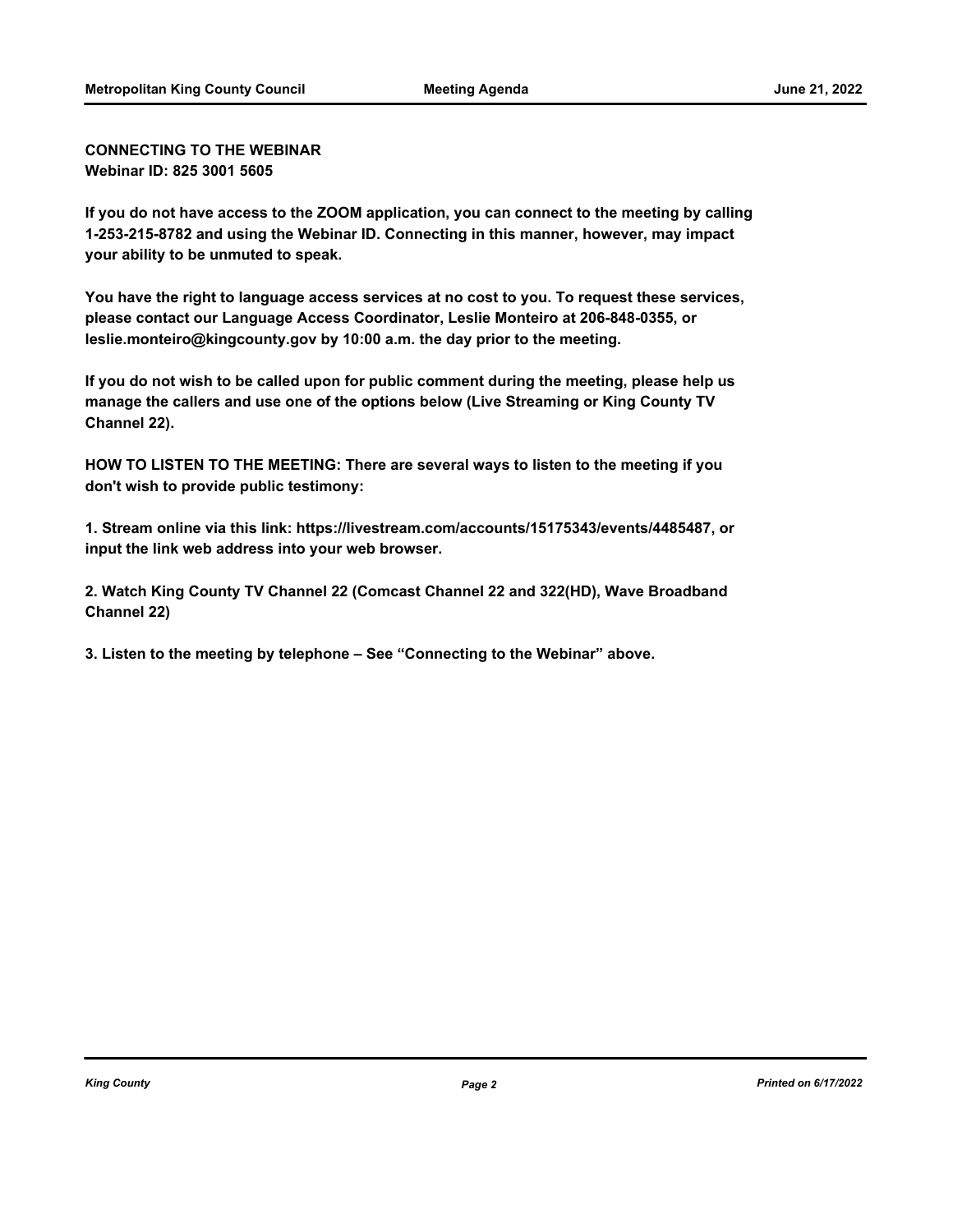## **1. Call to Order**

## **2. Roll Call**

## **3. Flag Salute and Pledge of Allegiance**

*Councilmember Upthegrove*

## **4. Approval of Minutes of June 14, 2022**

*Councilmember Zahilay*

## **5. Additions to the Council Agenda**

**6. Briefing**

#### [Briefing No. 2022-B0083](http://kingcounty.legistar.com/gateway.aspx?m=l&id=/matter.aspx?key=23202)

A briefing from Public Health on the COVID-19 response.

## **7. Special Items**

## **Proclamation of June 19, 2022, as Juneteenth in King County**

*Councilmember Dembowski and Executive Constantine*

## **Recognition of the Seattle Thunderbolts cricket team for the 2022 season kickoff**

*Councilmember von Reichbauer*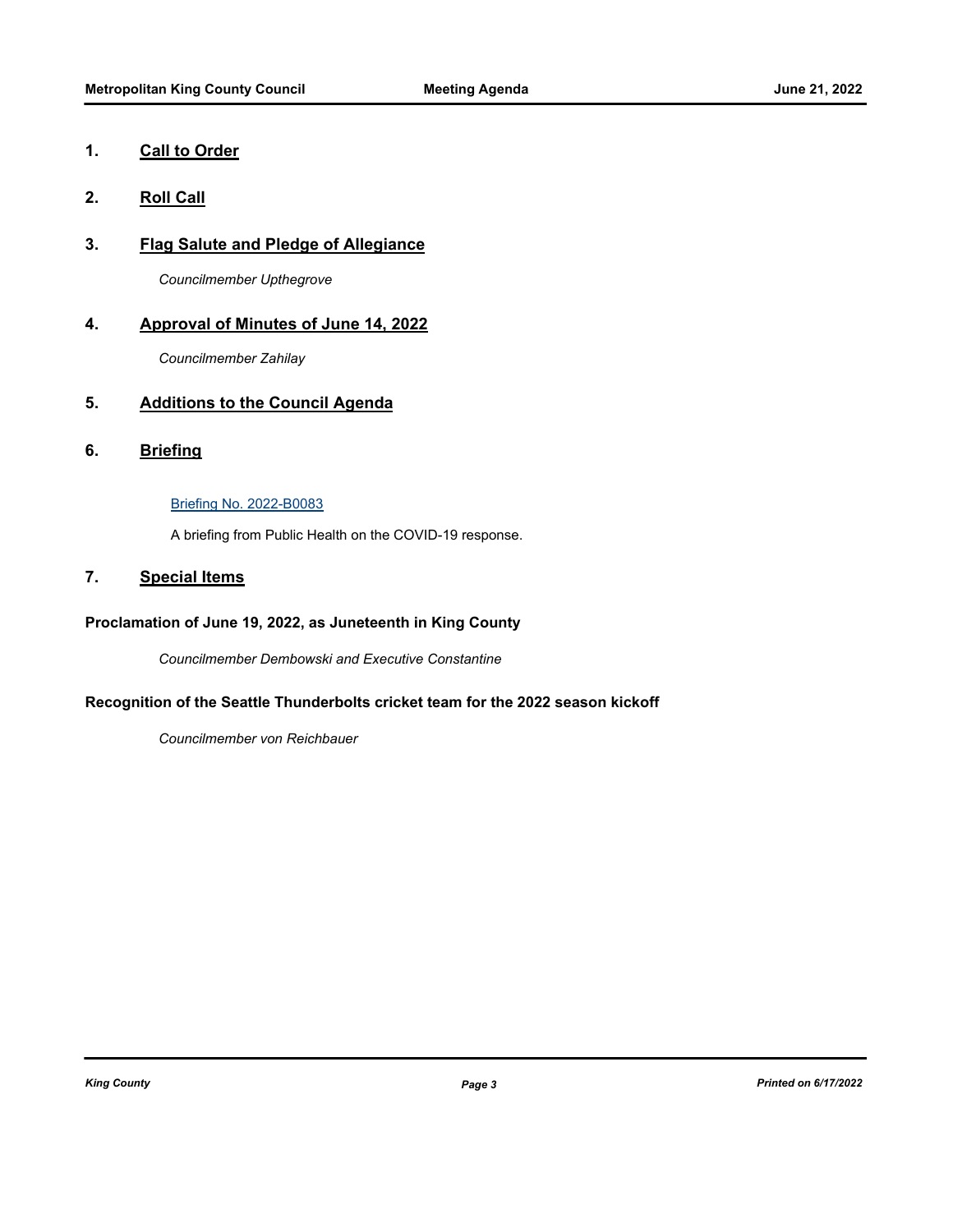## **Hearing and Second Reading of Ordinances from Standing Committees and Regional Committees, and of Ordinances related to Collective Bargaining**

**There will be one public hearing on Items 8-12**

#### **Budget and Fiscal Management**

*Councilmember McDermott*

#### **8.** [Proposed Substitute Ordinance No. 2022-0199.2](http://kingcounty.legistar.com/gateway.aspx?m=l&id=/matter.aspx?key=23128)

AN ORDINANCE providing for the submission to the qualified electors of King County at the general election to be held in King County on November 8, 2022, of a proposition to restore King County's conservation futures property tax levy authorized under RCW 84.34.230 to a rate of \$0.0625 per one thousand dollars of assessed valuation for collection in 2023 and use the dollar amount of the 2023 levy for the purpose of computing limitations for subsequent levies under chapter 84.55 RCW to provide funding for conservation futures as permitted under chapter 84.34 RCW, including, but not limited to, to pay, finance and refinance costs of the acquisition and preservation, of: urban green spaces, natural areas, wildlife and salmon habitat, trails, river corridors, farmlands and forests; and providing for conservation futures advisory committee recommendations.

*Sponsors:* Dembowski and Kohl-Welles

*On 5/24/2022, the Metropolitan King County Council Introduced and Referred to Budget and Fiscal Management Committee.* 

*On 5/25/2022, the Budget and Fiscal Management Committee Deferred.* 

*On 6/8/2022, the Budget and Fiscal Management Committee Recommended Do Pass Substitute.* **Public Hearing Required**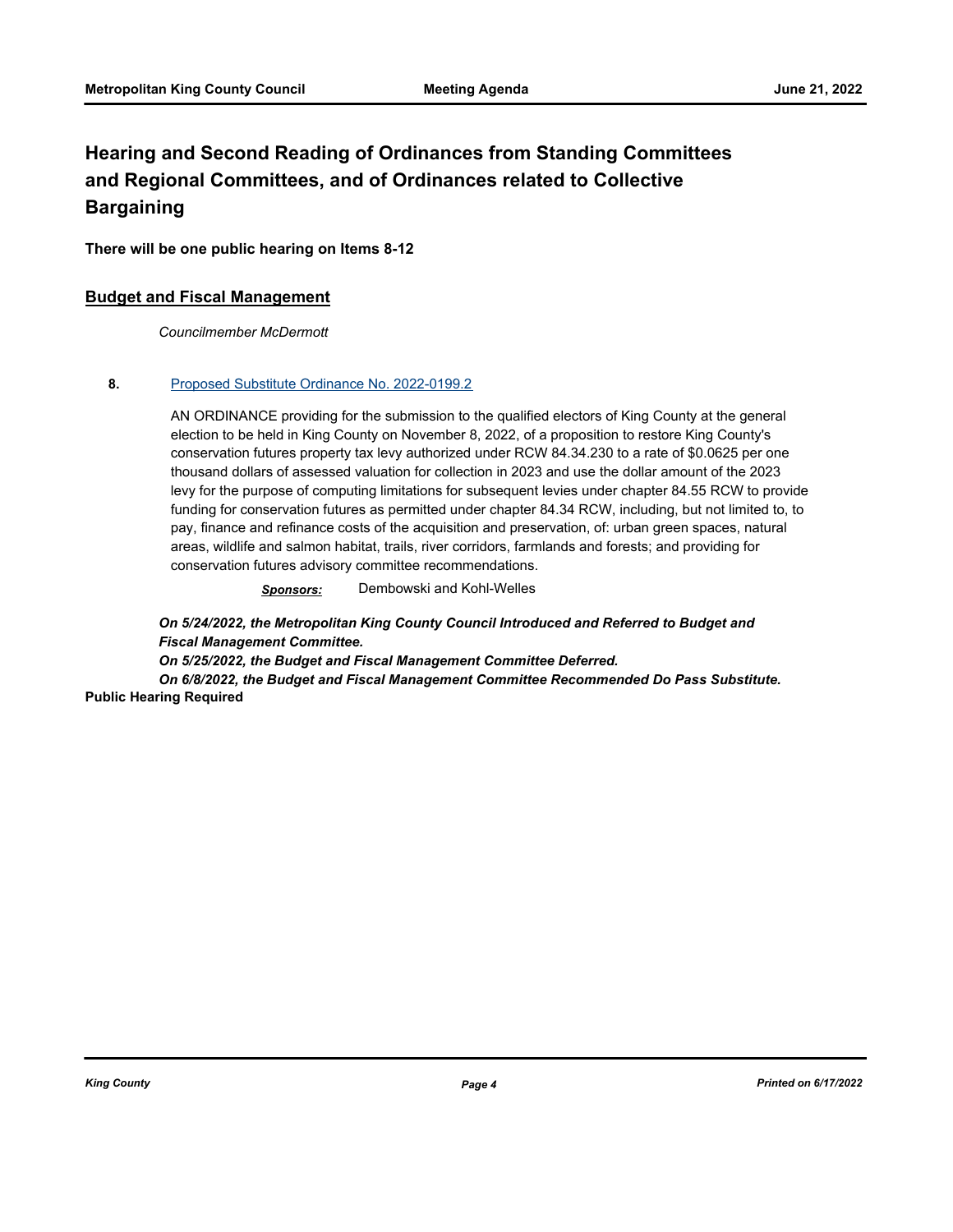#### **Local Services and Land Use**

#### *Councilmember Perry*

#### **9.** [Proposed Substitute Ordinance No. 2022-0147.2](http://kingcounty.legistar.com/gateway.aspx?m=l&id=/matter.aspx?key=23007)

AN ORDINANCE relating to winery, brewery and distillery uses; amending Ordinance 19030, Section 4, and K.C.C. 6.74.010, Ordinance 19030, Section 5, and K.C.C. 6.74.020, Ordinance 19030, Section 6, and K.C.C. 6.74.030, Ordinance 19030, Section 7, and K.C.C. 6.74.040, Ordinance 19030, Section 8, and K.C.C. 6.74.050, Ordinance 19030, Section 9, and K.C.C. 6.74.060, Ordinance 19030, Section 10, and K.C.C. 6.74.070, Ordinance 19030, Section 11, and K.C.C. 6.74.080, Ordinance 1888, Article III, Section 3, as amended, and K.C.C. 6.01.130, Ordinance 1888, Article III, Section 5, as amended, and K.C.C. 6.01.150, Ordinance 19030, Section 13, and K.C.C. 21A.06.996, Ordinance 19030, Section 14, and K.C.C. 21A.06.1427, Ordinance 19030, Section 15, and K.C.C. 21A.06.1427B, Ordinance 19030, Section 16, and K.C.C. 21A.06.1427C, Ordinance 10870, Section 334, as amended, and K.C.C. 21A.08.070, Ordinance 10870, Section 335, as amended, and K.C.C. 21A.08.080, Ordinance 10870, Section 407, as amended, and K.C.C. 21A.18.030, Ordinance 10870, Section 536, as amended, and K.C.C. 21A.30.080, Ordinance 15606, Section 20, as amended, and K.C.C. 21A.30.085, Ordinance 10870, Section 537, as amended, and K.C.C. 21A.30.090, Ordinance 10870, Section 547, as amended, and K.C.C. 21A.32.100, Ordinance 10870, Section 548, as amended, and K.C.C. 21A.32.110 and Ordinance 10870, Section 549, as amended, and K.C.C. 21A.32.120, adding a new chapter to K.C.C. Title 21A and repealing Ordinance 19030, Section 28, Ordinance 19030, Section 29, and K.C.C. 21A.55.110 and Ordinance 19030, Section 32; and establishing a contingent effective date.

#### *Sponsors:* Perry

*On 3/22/2022, the Metropolitan King County Council Introduced and Referred to Local Services and Land Use Committee.* 

*On 5/11/2022, the Local Services and Land Use Committee Deferred.* 

*On 5/24/2022, the Local Services and Land Use Committee Recommended Do Pass Substitute. On 6/14/2022, the Metropolitan King County Council Deferred.*

**Public Hearing Required**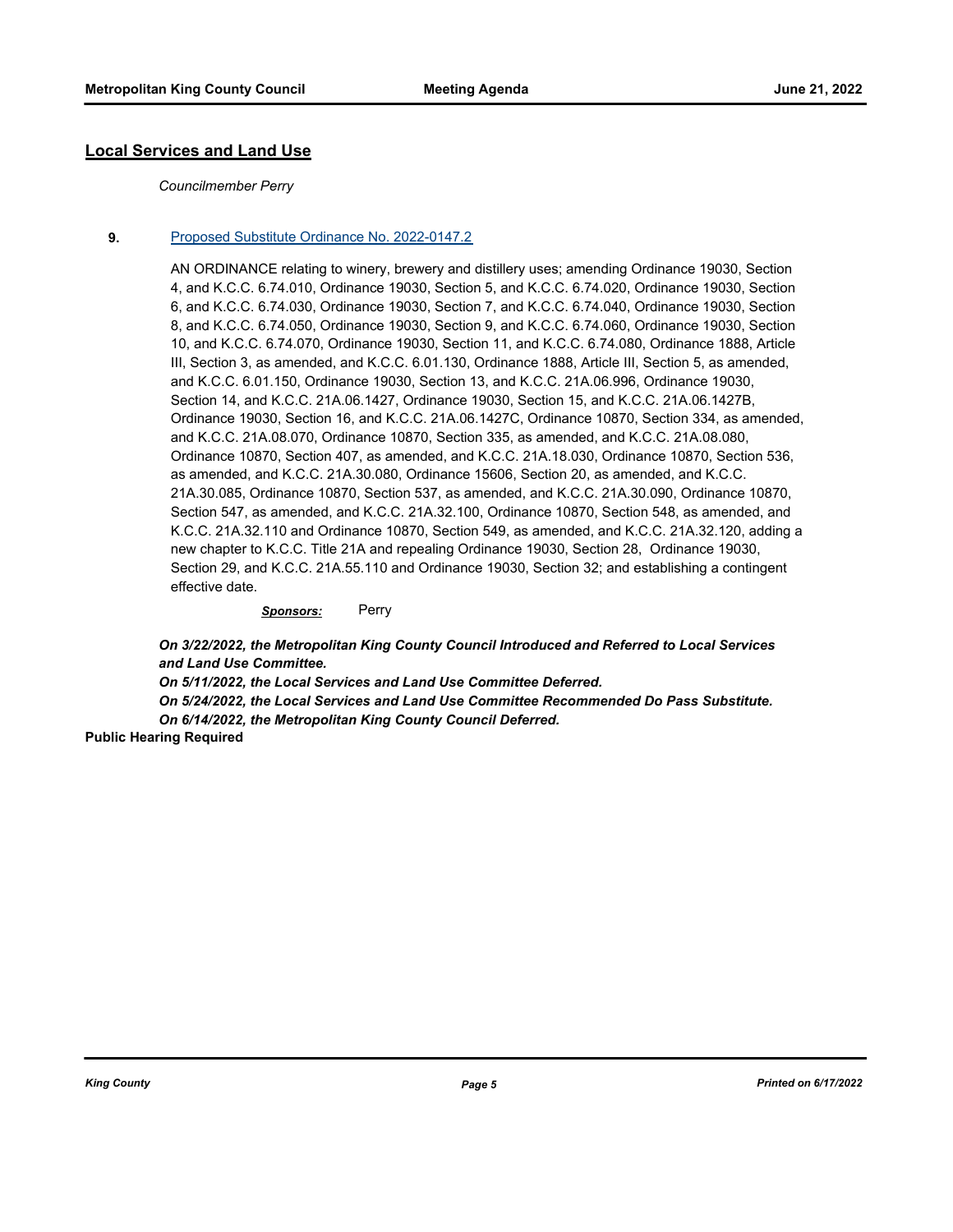## **First Reading of and Action On Emergency Ordinances Without Referral to Committee**

#### **10.** [Proposed Ordinance No. 2022-0235](http://kingcounty.legistar.com/gateway.aspx?m=l&id=/matter.aspx?key=23194)

AN ORDINANCE relating to the creation of protection order commissioner positions for King County superior court; amending Ordinance 16819, Section 2, as amended, and K.C.C. 2.69.040; and declaring an emergency.

*Sponsors:* Zahilay

**SUBJECT TO A MOTION TO SUSPEND THE RULES TO HOLD A PUBLIC HEARING LESS THAN SEVEN DAYS AFTER FIRST READING PURSUANT TO K.C.C. 1.24.095 AND A MOTION TO SUSPEND THE RULES TO TAKE ACTION WITHOUT REFERRAL TO COMMITTEE PURSUANT TO K.C.C. 1.24.085**

## **Motions, from Standing Committees and Regional Committees and Motions related to Collective Bargaining, for Council Action**

## **Consent Item - 11**

*Councilmember Zahilay*

#### **11.** [Proposed Motion No. 2022-0149](http://kingcounty.legistar.com/gateway.aspx?m=l&id=/matter.aspx?key=23011)

A MOTION confirming the executive's appointment of Brian K. Surratt, who resides in council district eight, to the Washington state major league baseball stadium public facilities district board of directors.

*Sponsors:* McDermott

*On 4/19/2022, the Metropolitan King County Council Introduced and Referred to Government Accountability and Oversight Committee.* 

*On 6/14/2022, the Government Accountability and Oversight Committee Recommended Do Pass Consent.*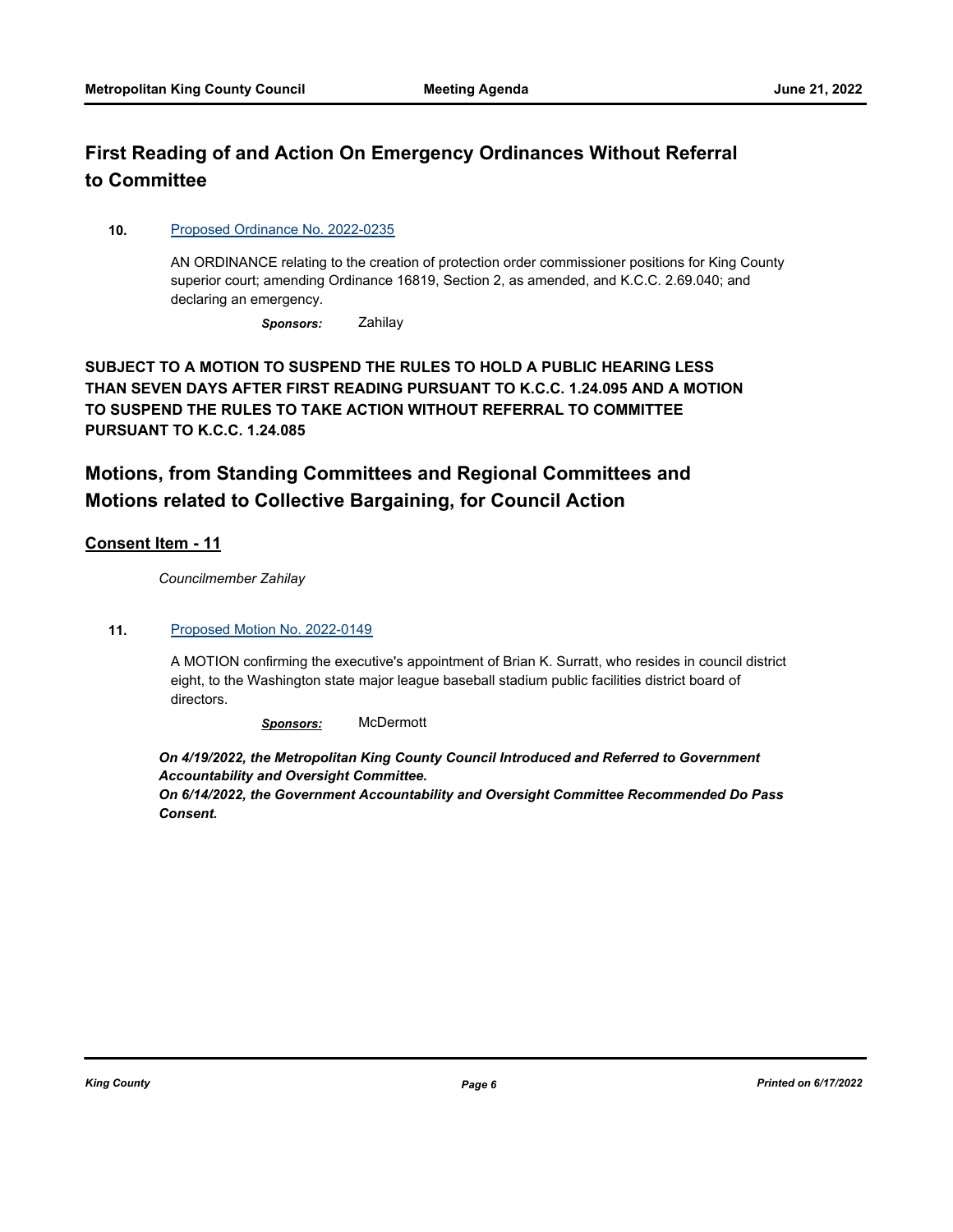## **First Reading of and Action on Motions Without Referral to Committee**

#### **12.** [Proposed Motion No. 2022-0240](http://kingcounty.legistar.com/gateway.aspx?m=l&id=/matter.aspx?key=23203)

A MOTION approving the extension of the executive's appointment of Dennis Worsham as acting director of the King County department of public health.

*Sponsors:* Balducci

## **SUBJECT TO A MOTION TO SUSPEND THE RULES TO TAKE ACTION WITHOUT REFERRAL TO COMMITTEE PURSUANT TO K.C.C. 1.24.085**

## **First Reading and Referral of Ordinances**

#### **13.** [Proposed Ordinance No. 2022-0231](http://kingcounty.legistar.com/gateway.aspx?m=l&id=/matter.aspx?key=23186)

AN ORDINANCE updating the inventory of high conservation value properties to add new properties, expand on existing properties, correct administrative errors and reflect changes in site names, parcel boundaries and numbers, as specified in K.C.C. 26.14.010 and Section 897 of the King County Charter.

*Sponsors:* Dembowski

#### *First Reading and Referral to the Transportation, Economy and Environment Committee*

#### **14.** [Proposed Ordinance No. 2022-0232](http://kingcounty.legistar.com/gateway.aspx?m=l&id=/matter.aspx?key=23187)

AN ORDINANCE relating to the relinquishment of the easement located at 41200 US Forest Service 212 RD, King County, Washington in council district nine.

*Sponsors:* Dunn

#### *First Reading and Referral to the Budget and Fiscal Management Committee*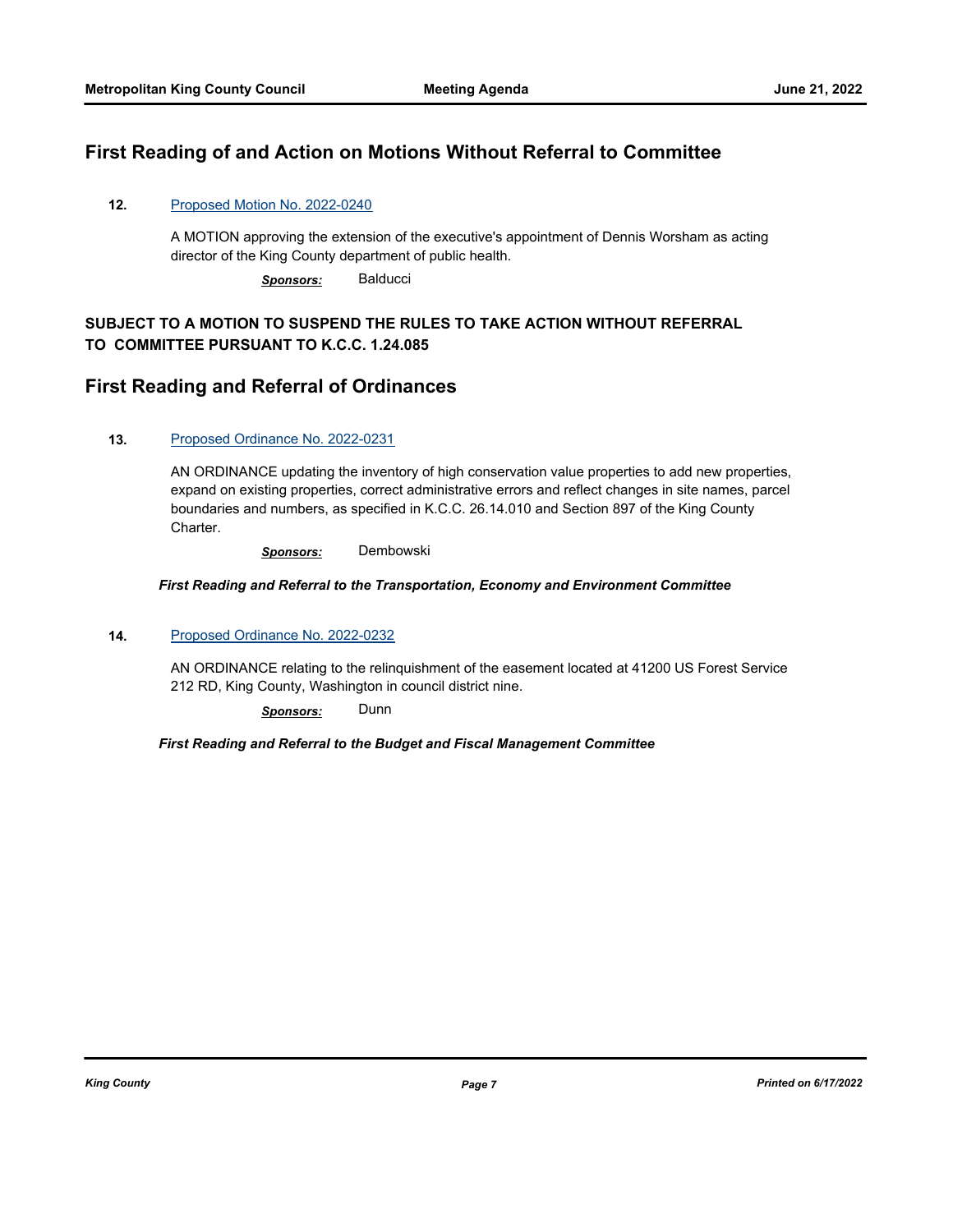## **First Reading and Referral of Motions**

#### **15.** [Proposed Motion No. 2022-0226](http://kingcounty.legistar.com/gateway.aspx?m=l&id=/matter.aspx?key=23181)

A MOTION confirming the executive's appointment of Jennifer Teunon, who resides in council district four, to the King County mental illness and drug dependency advisory committee, as a representative of a philanthropic organization.

#### *First Reading and Referral to the Law, Justice, Health and Human Services Committee*

#### **16.** [Proposed Motion No. 2022-0233](http://kingcounty.legistar.com/gateway.aspx?m=l&id=/matter.aspx?key=23188)

A MOTION accepting the office of law enforcement oversight's annual report for the year 2021.

*Sponsors:* Zahilay

*First Reading and Referral to the Law, Justice, Health and Human Services Committee*

#### **17.** [Proposed Motion No. 2022-0241](http://kingcounty.legistar.com/gateway.aspx?m=l&id=/matter.aspx?key=23204)

A MOTION requesting the executive to identify resources to support food banks experiencing the impacts of inflation.

*Sponsors:* Dunn

*First Reading and Referral to the Law, Justice, Health and Human Services Committee*

#### **18.** [Proposed Motion No. 2022-0242](http://kingcounty.legistar.com/gateway.aspx?m=l&id=/matter.aspx?key=23205)

A MOTION approving the job description for the position of audit director within the King County auditor's office and replacing the job description of deputy auditor.

*Sponsors:* Balducci

#### *First Reading and Referral to the Employment and Administration Committee*

#### **19.** [Proposed Motion No. 2022-0243](http://kingcounty.legistar.com/gateway.aspx?m=l&id=/matter.aspx?key=23206)

A MOTION confirming the appointment of Mathew Patrick Thomas to the citizens' elections oversight committee as the representative from the King County Republican Party.

*Sponsors:* Dunn

#### *First Reading and Referral to the Employment and Administration Committee*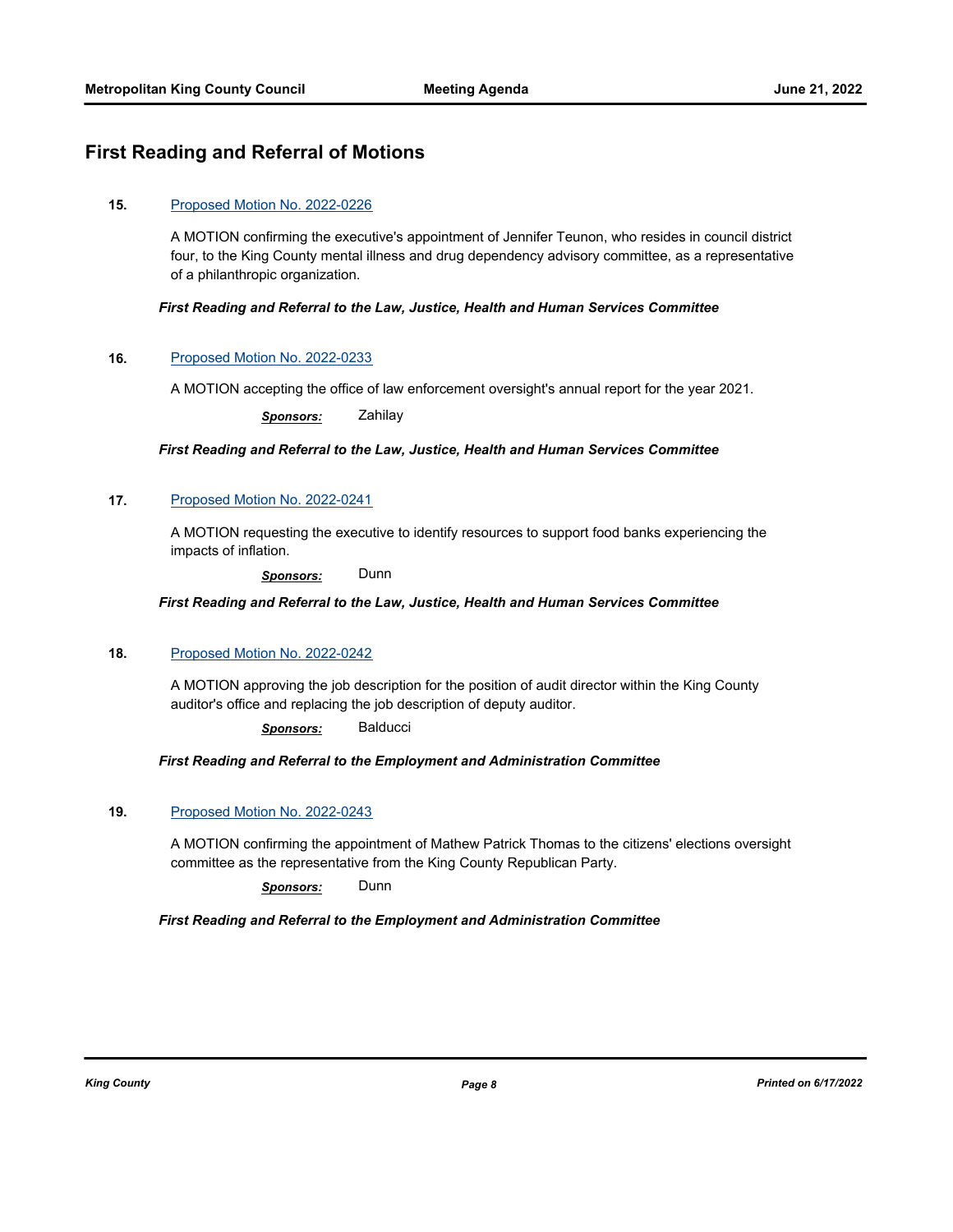#### **20.** [Proposed Motion No. 2022-0244](http://kingcounty.legistar.com/gateway.aspx?m=l&id=/matter.aspx?key=23207)

A MOTION approving the job description for the position of auditor 1 within the King County auditor's office and replacing the current management auditor description.

*Sponsors:* Balducci

#### *First Reading and Referral to the Employment and Administration Committee*

#### **21.** [Proposed Motion No. 2022-0245](http://kingcounty.legistar.com/gateway.aspx?m=l&id=/matter.aspx?key=23208)

A MOTION approving the job description for the position of auditor 2 within the King County auditor's office and replacing the position of senior management auditor.

*Sponsors:* Balducci

#### *First Reading and Referral to the Employment and Administration Committee*

#### **22.** [Proposed Motion No. 2022-0246](http://kingcounty.legistar.com/gateway.aspx?m=l&id=/matter.aspx?key=23209)

A MOTION approving the job description for the position of auditor 3 within the King County auditor's office and replacing the position of principal management auditor.

*Sponsors:* Balducci

#### *First Reading and Referral to the Employment and Administration Committee*

#### **23.** [Proposed Motion No. 2022-0247](http://kingcounty.legistar.com/gateway.aspx?m=l&id=/matter.aspx?key=23210)

A MOTION approving the job description for the position of supervising auditor within the King County auditor's office.

*Sponsors:* Balducci

#### *First Reading and Referral to the Employment and Administration Committee*

#### **24.** [Proposed Motion No. 2022-0248](http://kingcounty.legistar.com/gateway.aspx?m=l&id=/matter.aspx?key=23211)

A MOTION approving the job description for the position of auditor 4 within the King County auditor's office.

*Sponsors:* Balducci

#### *First Reading and Referral to the Employment and Administration Committee*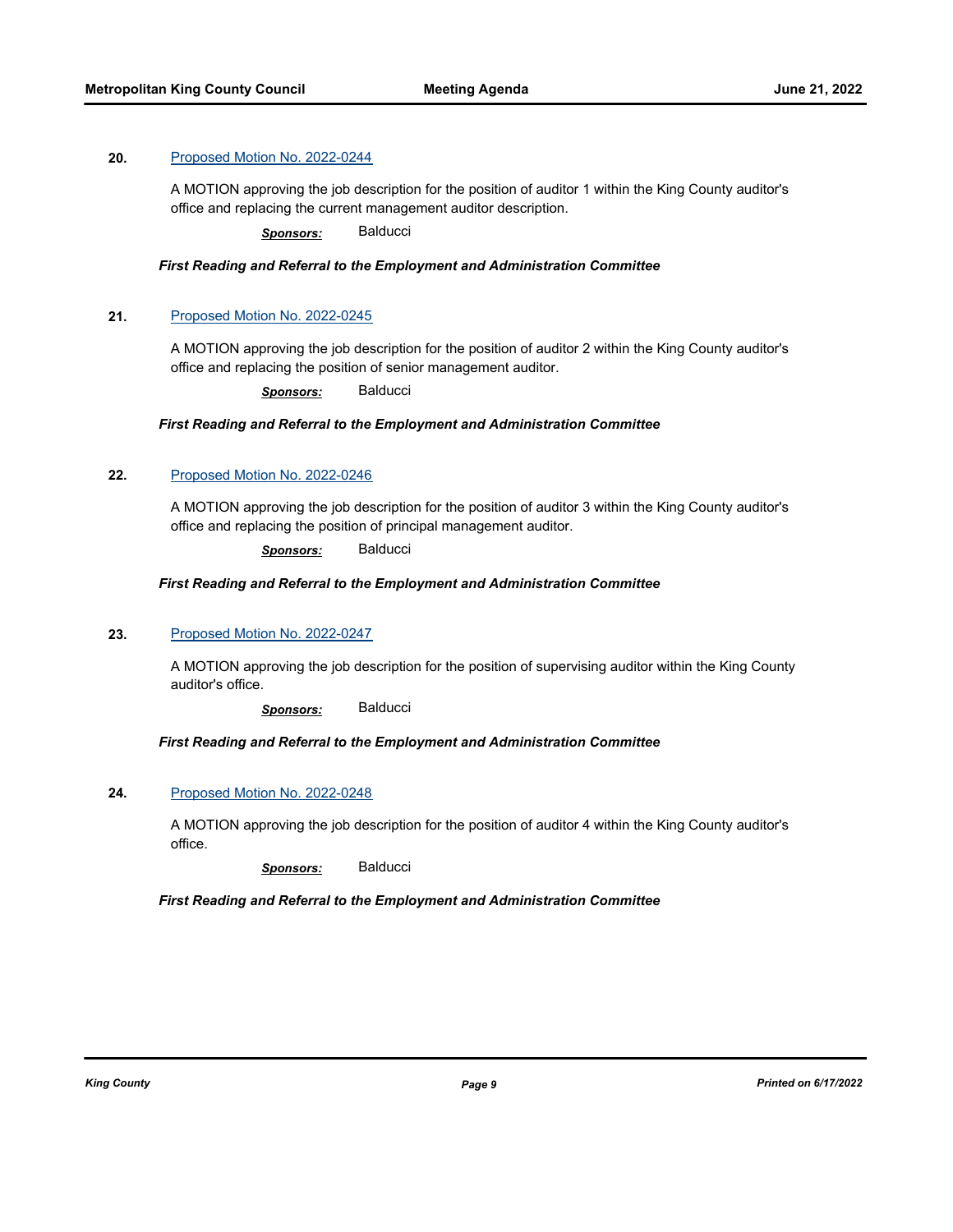#### **25.** [Proposed Motion No. 2022-0249](http://kingcounty.legistar.com/gateway.aspx?m=l&id=/matter.aspx?key=23212)

A MOTION approving the job description for the position of county auditor within the King County auditor's office.

*Sponsors:* Balducci

*First Reading and Referral to the Employment and Administration Committee*

#### **26.** [Proposed Motion No. 2022-0250](http://kingcounty.legistar.com/gateway.aspx?m=l&id=/matter.aspx?key=23213)

A MOTION approving the job description for the position of auditor 5 within the King County auditor's office and replacing the position of senior principal management auditor.

*Sponsors:* Balducci

#### *First Reading and Referral to the Employment and Administration Committee*

#### **27.** [Proposed Motion No. 2022-0251](http://kingcounty.legistar.com/gateway.aspx?m=l&id=/matter.aspx?key=23214)

A MOTION approving the job description for the position of capital projects analyst 2 within the King County auditor's office.

*Sponsors:* Balducci

#### *First Reading and Referral to the Employment and Administration Committee*

#### **28.** [Proposed Motion No. 2022-0252](http://kingcounty.legistar.com/gateway.aspx?m=l&id=/matter.aspx?key=23215)

A MOTION approving the job description for the position of capital projects analyst 1 within the King County auditor's office.

*Sponsors:* Balducci

#### *First Reading and Referral to the Employment and Administration Committee*